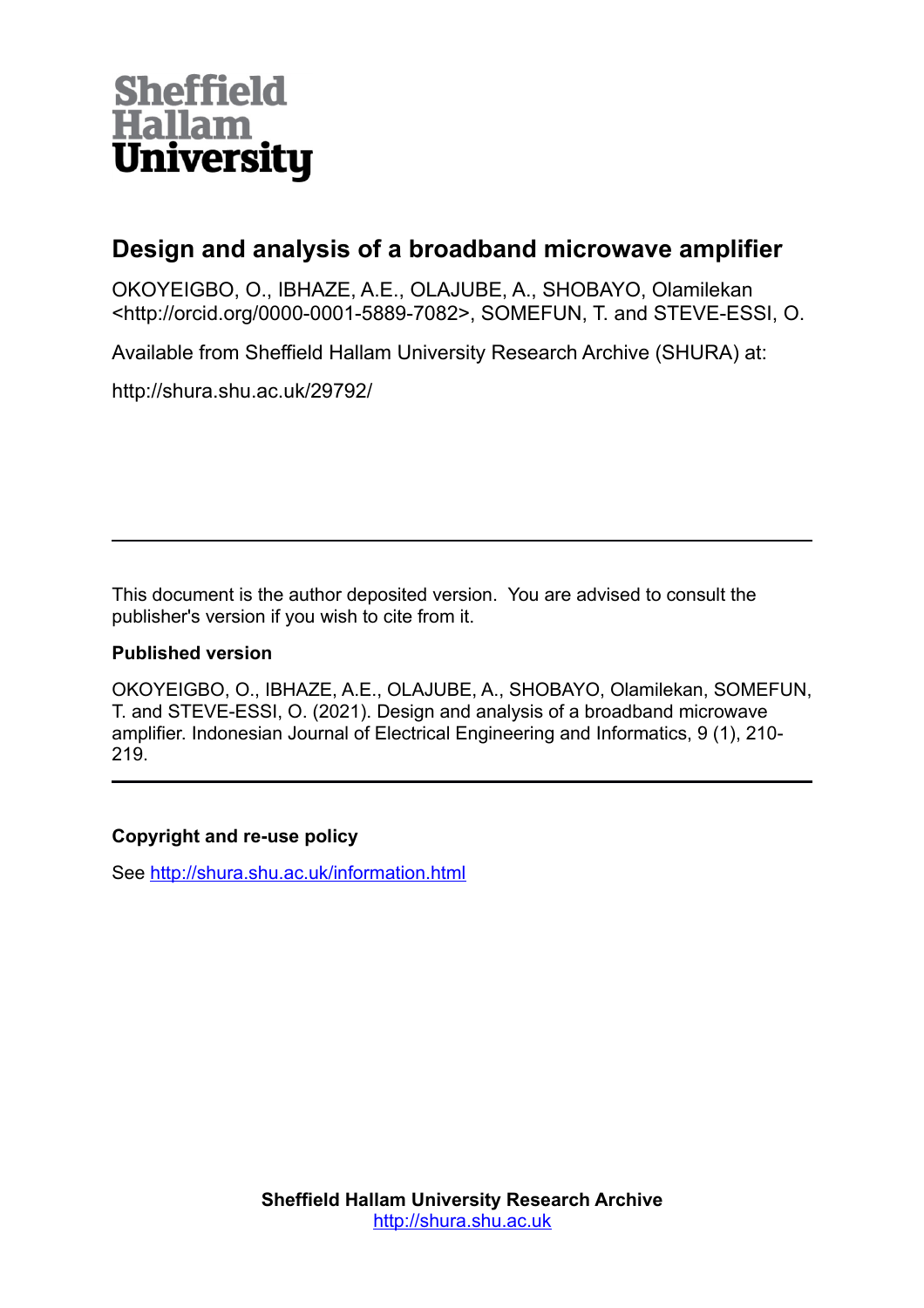# **Design and Analysis of a Broadband Microwave Amplifier**

**Obinna Okoyeigbo<sup>1</sup> , Augustus E. Ibhaze<sup>2</sup> , Ayobami Olajube<sup>3</sup> , Olamilekan Shobayo<sup>4</sup> , Tobiloba Somefun<sup>5</sup> , Onyinyechi Steve-Essi<sup>6</sup>**

1,3,4,5,6 Department of Electrical and Information Engineering, Covenant University, Ota, Ogun State, Nigeria <sup>2</sup>Department of Electrical and Electronic Engineering, University of Lagos, Akoka, Lagos State, Nigeria

| <b>Article Info</b>                                                                              | <b>ABSTRACT</b>                                                                                                                                                                                                                                                                                                                                                                   |
|--------------------------------------------------------------------------------------------------|-----------------------------------------------------------------------------------------------------------------------------------------------------------------------------------------------------------------------------------------------------------------------------------------------------------------------------------------------------------------------------------|
| Article history:<br>Received Sep 8, 2020<br>Revised Nov 27, 2020<br>Accepted Dec 17, 2020        | This paper presents the procedures involved in the design and analysis of a<br>microstrip broadband microwave amplifier. For system design, simulation,<br>optimization and analysis, a Computer Aided Design (CAD) tool known as<br>Agilent Advanced Design System (ADS) was employed. The amplifier<br>device- FLC317MG-4 FET, was tested for stability, and was observed to be |
| Keywords:                                                                                        | unconditionally stable between 2 to 6 GHz frequency band. Two possible ideal<br>matching circuits were investigated to identify the best matching circuit with<br>the maximum transducer power gain. It was observed that the quarter-wave                                                                                                                                        |
| <b>Broadband</b><br>Microwave Amplifier<br>Microstrip<br>Agilent<br>Advanced Design System (ADS) | transformer with parallel open circuit stub, gave a high gain at a wider range<br>of frequency (larger bandwidth/ broadband), than the other matching circuit.<br>Hence, it was employed for the broadband amplifier design using microstrips,<br>and achieved a maximum flat gain of about 9.8 dB to 10.118 dB, at a<br>bandwidth of 3.5 to 4.5 GHz.                             |
|                                                                                                  | Copyright © 2020 Institute of Advanced Engineering and Science.<br>All rights reserved.                                                                                                                                                                                                                                                                                           |

#### *Corresponding Author:*

Obinna Okoyeigbo, Department of Electrical and Information Engineering, Covenant University, Ota, Ogun State, Nigeria. Email: obinna.okoyeigbo@covenantuniversity.edu.ng

## **1. INTRODUCTION**

The evolution of wireless communication has provided numerous applications for RF and microwave amplifiers. RF/microwave amplifiers are vital components employed in various electronic and communication system applications, including base station equipment, wireless telephones, satellites, radar applications, magnetic resonance imaging (MRI), broadcasting, global positioning system (GPS), air traffic systems etc [1].

Amplifiers are devices that increase the output power of signals. Amplifies are used whenever a weak signal is received, and needs to be boosted. Microwave amplifiers amplify at microwave frequencies. Various categories of RF/ microwave amplifiers exists. They include broadband, narrowband, variable gain, buffer, low-noise, and high-efficiency amplifiers etc. Broadband amplifiers amplify over a wide range of frequency, without significant losses within the passband. Broadband amplifiers, which have good matching properties, high power output, broad/wide bandwidth and low nonlinear distortion, are among the most widely used amplifier type in wireless communications [2]. The wide bandwidth enhances the data rate, while the increased power output increases the distance of communication. Thereby satisfying the requirements of modern communication networks. Broadband amplifiers provide a number of other advantages. They do not require resonant circuit tuning, and it is possible to transmit a wide multimode signal spectrum or to achieve fast frequency agility [3].

Computer Aided Design (CAD) tools are extensively used in the design of RF/microwave amplifiers and various engineering applications, for better systems optimization and analysis, to accelerate the design process, and reduce cost of producing numerous prototypes before the final implementation stage [4, 5, 6]. RF/ microwave amplifier design, basically requires CAD tools [7, 8], for stability analysis, device modeling, Sparameters, matching and biasing networks etc.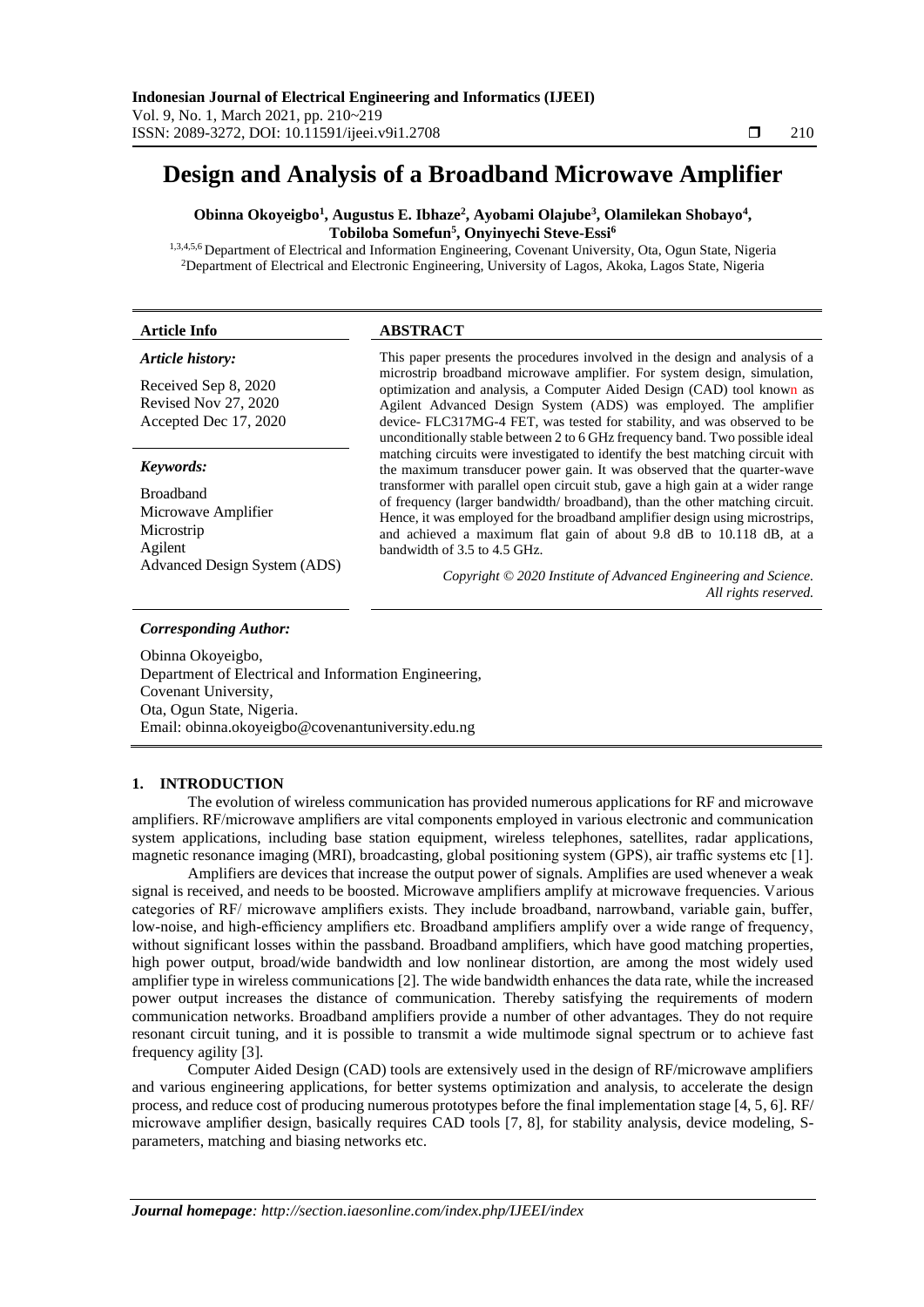This paper looks at the design of a microstrip broadband amplifier, at a microwave frequency range of 3.5 to 4.5 GHz, using Agilent ADS (Advance Design System).

## **2. THEORETICAL BACKGROUND**

In amplifier design, it is necessary to ensure maximum gain, stability and minimal losses. All these steps are discussed, and some terms and parameters that are required for a proper understanding of amplifier design process are also discussed.

#### **2.1. Gain**

This refers to the ratio of the magnitude of the power output to the magnitude of the power input. Three types of amplifier gain definitions exists. They are:

Power Gain (G<sub>P</sub>): this is the ratio of the power supplied to the load, to the power supplied to the amplifier.

Available Gain  $(G_A)$ : this is the ratio of the amplifier power output to the available source power.

Transducer Gain  $(G_T)$ : this is the ratio of the power supplied to the load, to the available source power. In amplifier design, the transducer gain is the most important parameter in determining its effectiveness and performance. The transducer gain is given as:

$$
G_T = \frac{1 - |\Gamma_s|^2}{|1 - S_{11}\Gamma_s|^2} |S_{21}|^2 \frac{1 - |\Gamma_L|^2}{|1 - S_{22}\Gamma_L|^2}
$$
(1)

Where  $\Gamma$ <sub>S</sub> and  $\Gamma$ <sub>L</sub> are the source and load reflection coefficient respectively, S<sub>11</sub> and S<sub>22</sub> are the reflection coefficient at port 1 and 2 respectively,  $S_{21}$  is the forward transfer gain, and  $S_{12}$  is the reverse gain.

## **2.2. Maximum Gain**

The maximum (unilateral when  $S_{12} = 0$ ) gain is the best possible gain that can be achieved. It is the optimum gain of the amplifier, and can be achieved when the input and output networks of the amplifier are conjugate matched [9] to the transistor, and when the system is stable. It is determined by the S-parameters, i.e. when  $\Gamma_S = S_{11}^*$ , and  $\Gamma_L = S_{22}^*$ . Maximum Gain is given as [10]:

$$
G_{TU_{MAX}} = \frac{|S_{21}|^2}{\left|1 - |S_{11}|^2 \right| \left|1 - |S_{22}|^2\right|}
$$
 (2)

An important factor to consider in amplifier design is the trade-off between the gain and bandwidth. This is shown by the transfer characteristics of an amplifier with lumped coupling elements [11]**.** Ref. [12] discusses how this trade-off can be avoided, while [13] proposes how the bandwidth accuracy and bandwidth gain-independence can be increased.

#### **2.3. Stability Analysis**

Device stability is indeed an important factor to consider in amplifier design [14]. This is because an amplifier which is unstable may act as an oscillator, which is undesirable [10]. Hence, it is necessary to investigate if the active device is conditionally stable or unconditionally stable [15, 16, 17].

An amplifier is unconditionally stable if  $|\Gamma_s|<1$ , and  $|\Gamma_t|<1$ , for all passive source and load impedances, and conditionally stable only for a certain range of passive source and load impedances [16]. The stability of an amplifier is frequency dependent. An amplifier can be stable at a particular frequency, but unstable at another. A trade-off exists between the stability and bandwidth of an amplifier [18].

According to Rollett's stability criteria [10, 15, 19], an amplifier is assumed to be unconditionally stable if:

$$
K = \frac{1 - |S_{11}|^2 - |S_{22}|^2 + |\Delta|^2}{2|S_{12}S_{21}|} > 1
$$
\n(3)

and

$$
b = 1 + |S_{11}|^2 - |S_{22}|^2 - |\Delta|^2 > 0
$$
\n(4)

*Design and Analysis of a Broadband Microwave Amplifier (Obinna Okoyeigbo et al)*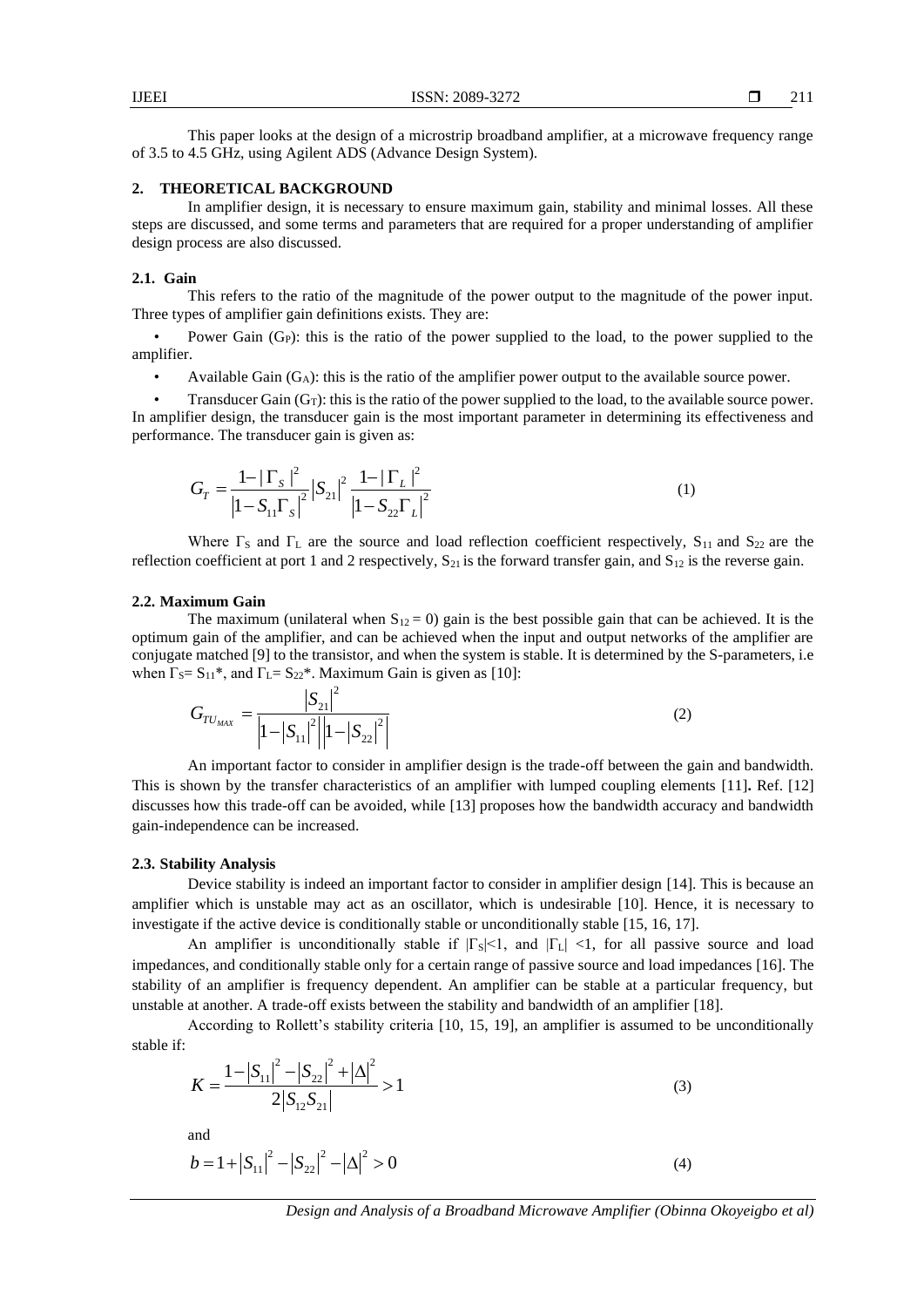Where **K** represents Rollett's Stability Factor,  $\Delta = S_{11}S_{22} - S_{12}S_{21}$ , and **b** represents the Stability Measure.

## **2.4. Input and Output Matching Circuits**

In other to maximize the gain, for maximum power transfer, and to minimize losses due to reflections, matching of both the input and output network is required [9]. In the design of an amplifier, maximum gain can be achieved by tuning the circuit components with the tuning function in ADS, or by matching the input and output circuits using a smith chart.

## **3. DESIGN PROCEDURE AND RESULTS**

The process of amplifier design includes some important steps, which must be followed carefully, to achieve the desired result. These procedures and key parameters are summarized as follows:

#### **3.1. Stability Analysis**

In amplifier design, it is necessary as a first step, to investigate the stability of the active device which will be used [10, 15]. This is because, it is one of the most important characteristics of an amplifier, (else it becomes an oscillator).

The stability of the device- FLC317MG-4 FET, with a drain source voltage of 10V and drain current of 720 mA, as shown in Figure 1 was tested using ADS.

- Other key parameters include:
- Frequency Sweep range of 2 GHz 6 GHz and steps of 0.5 GHz.
- Centre Frequency of 4 GHz.
- Load and Source terminals of 50 Ohm each.

The circuit was simulated, and the S-parameters, the stability factor (*K*) and the stability measure (*b*), of the transistor device was gotten.



Figure 1. Circuit representation for the FLC317MG-4 FET Device Stability Analysis.

**Results:** After simulation of the FET device in Figure 1, the results of the stability analysis was given in Table 1 and Figure 2.

|                  |                   |                   | Table 1. S-Parameters of the FLC31/MG-4 FET Device. |                   |
|------------------|-------------------|-------------------|-----------------------------------------------------|-------------------|
| <b>Frequency</b> | S(1,1)            | S(1,2)            | S(2,1)                                              | S(2,2)            |
| $2.0$ GHz        | $-0.773 + i0.459$ | $0.013 + j0.019$  | $0.602 + j2.018$                                    | $-0.520 - i0.049$ |
| $2.5$ GHz        | $-0.641 + i0.610$ | $0.012 + j0.024$  | $0.736 + i1.750$                                    | $-0.554 - i0.027$ |
| $3.0$ GHz        | $-0.438 + i0.732$ | $0.017 + j0.026$  | $0.891 + i1.537$                                    | $-0.588 + j0.007$ |
| 3.5 GHz          | $-0.151 + i0.785$ | $0.015 + j0.032$  | $1.323 + i1.500$                                    | $-0.612 + i0.054$ |
| $4.0$ GHz        | $0.184 + i0.650$  | $0.028 + i0.032$  | $1.820 + j0.996$                                    | $-0.639 + i0.106$ |
| 4.5 GHz          | $0.318 + j0.189$  | $0.045 + j0.017$  | $2.530 + i0.270$                                    | $-0.687 + i0.213$ |
| $5.0$ GHz        | $-0.276 + j0.006$ | $0.032 - i0.022$  | 1.789-j1.605                                        | $-0.678 + i0.430$ |
| 5.5 GHz          | $-0.388 + j0.629$ | $-0.007 - i0.021$ | $0.154 - i1.512$                                    | $-0.513 + j0.614$ |

6.0 GHz 0.012+j0.885 -0.020-j0.006 -0.179-j0.725 -0.340+j0.707

Table 1. S-Parameters of the FLC317MG-4 FET Device.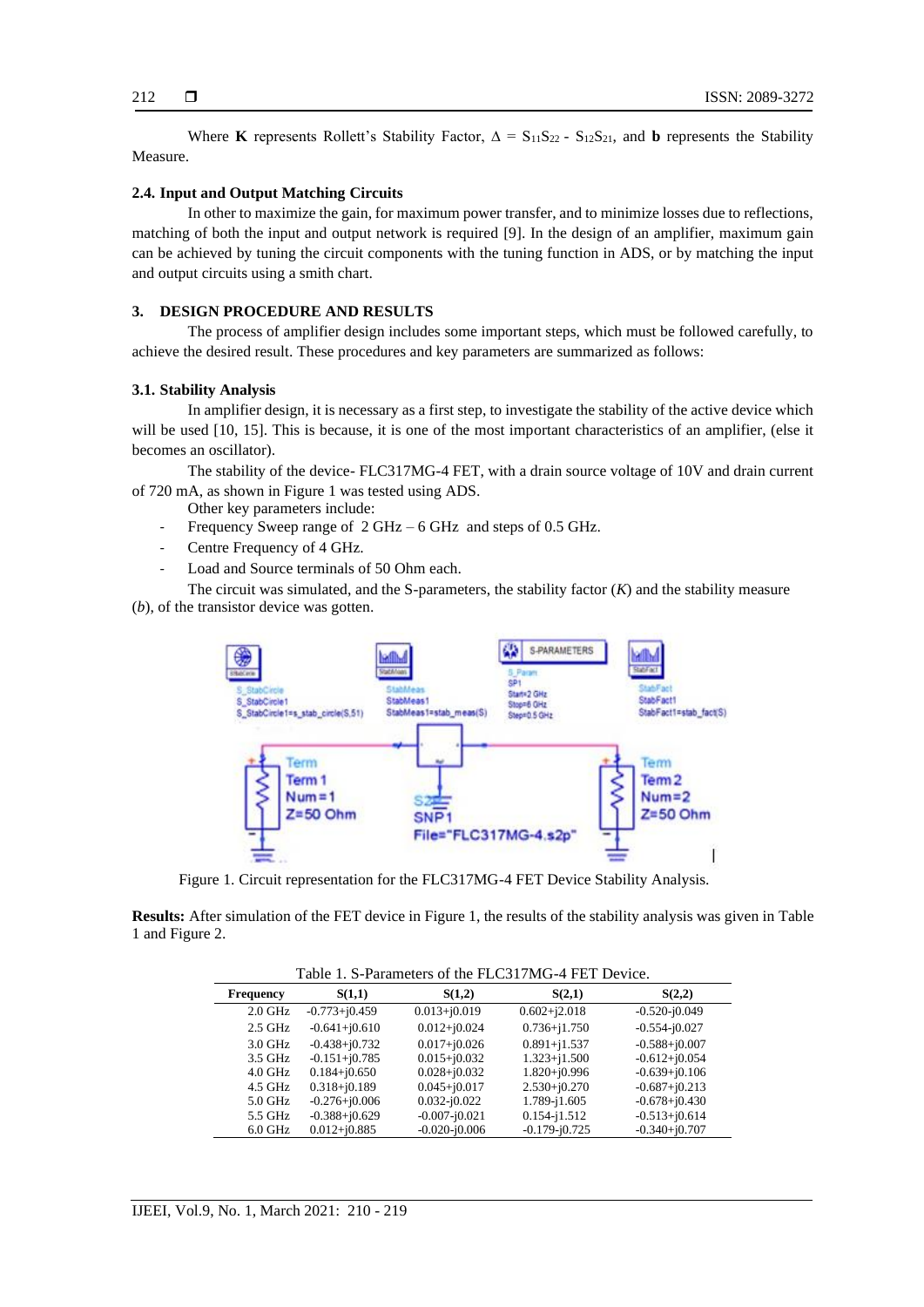

Figure 2. Stability Factor and Stability Measure of the FLC317MG-4 FET Device.

#### **Comments:**

A device is assumed to be stable if  $S_{11}$  < 1 and  $S_{22}$  < 1. According to the S parameters, it was observed that the device is stable at the frequency range between 2-6 GHz.

According to the stability analysis, an amplifier is said to be unconditionally stable if the stability measure  $(b)$  is greater than zero, and the stability factor  $(K)$  is greater than 1. According to the stability measure and stability factor plots shown in Figure 2, the device was observed to be unconditionally stable within the bandwidth of 2-6 GHz.

It was also observed that the forward transfer gain  $S_{21}$  is much greater than  $S_{12}$ , which further confirms the stability of the system, and proper matching of the device. Hence, the device is potentially stable at the given frequency range 2-6 GHz, but could be potentially unstable at other frequency ranges.

## **3.2. Ideal Matching Circuit**

In other to match the circuit, and get the maximum transducer gain, the values for the Simultaneous Match–Input Impedance (SmZ1) and Simultaneous Match–Output Impedance (SmZ2) were generated at 4GHz (centre frequency) using the SmZ1 and SmZ2 functions in the ADS and given as: SmZ1 = 32.264 - j57.757  $\Omega$ , and SmZ2 = 14.160 - j4.85 Ω.

The SmZ1 and SmZ2 give an output value of zero when the device is unstable, and tells us the conjugate matching impedances when the device is unconditionally stable. The values of SmZ1 and SmZ2 at 4GHz were used to determine the best matching network (i.e the network with the highest gain and widest bandwidth) out of two possible matching networks, which are:

- Short circuit parallel stub with series transmission line,
- Quarter-wave transformer with parallel open circuit stub.

Using the Smith Chart, with the values of SmZ1 and SmZ2 generated, the two networks were matched as follows:

## **3.2.1. Short Circuit Parallel Stub with Series Transmission Line**

In the case of the input matching, the source impedance was set to be SmZ1, which was connected in series to the transmission line, and the transmission line was connected to a  $50\Omega$  load impedance in parallel with a short circuit parallel stub. The circuit was matched (from source to load) by setting the impedance values of the transmission line and the short circuit stub at  $50\Omega$ , and then varying the electrical length (E). The new matched values of the electrical length for the input and output were recorded in Table 2.

For the output matching, the same procedure was performed as the input, but changing the source impedance to SmZ2.

Table 2. Matched Circuit parameters for the Short circuit parallel stub with series transmission line.

|                        | Parallel Short Circuit Stub |           | Transmission Line |           |
|------------------------|-----------------------------|-----------|-------------------|-----------|
|                        | Z(Ohm)                      | $E$ (Deg) | Z(Ohm)            | $E$ (Deg) |
| Input Matching (SmZ1)  | 50                          |           | 33.7<br>50        | 36.392    |
| Output Matching (SmZ2) | 50                          | 100.035   | 50                | 146.464   |

*Design and Analysis of a Broadband Microwave Amplifier (Obinna Okoyeigbo et al)*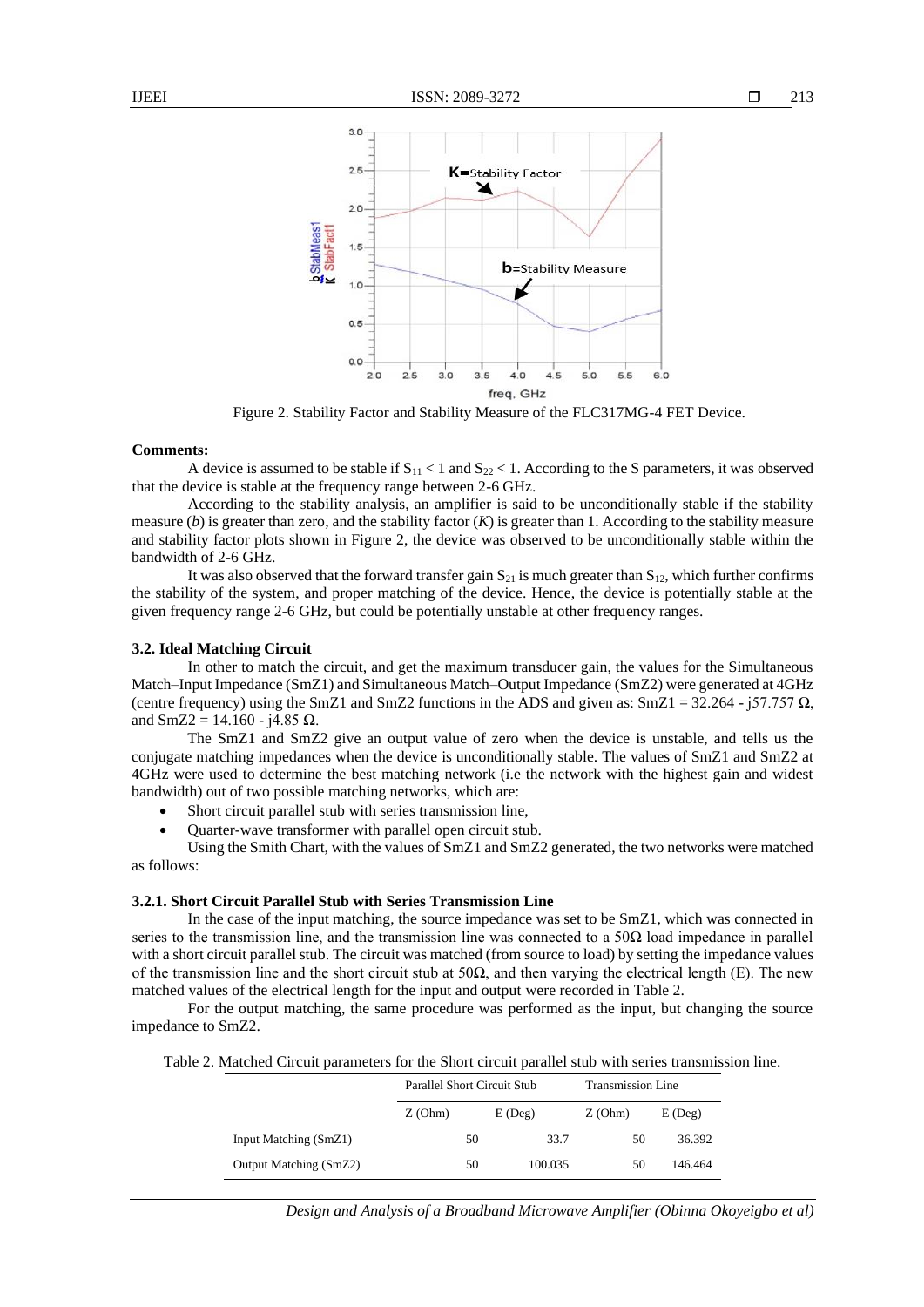#### **3.2.2. Quarter-wave Transformer with Parallel Open Circuit Stub**

For the input matching, the source impedance was set to be SmZ1, which was connected in series to a quarter-wave transformer with a fixed length of  $90^{\circ}$ , and then matched to the  $50\Omega$  load impedance through a parallel open circuit stub.

For the output matching, the same procedure was performed as the input, but changing the source impedance to SmZ2. The new matched values of the electrical length (E) and impedance (Z) were recorded in Table 3.

Table 3. Matched Circuit parameters for Quarter-wave transformer with parallel open circuit stub.

|        | Quarter-wave Transformer |              |    | Parallel Open Circuit Stub |        |      |
|--------|--------------------------|--------------|----|----------------------------|--------|------|
|        | Z(Ohm)                   | $E($ Deg $)$ |    | Z(Ohm)                     | E(Deg) |      |
| (SmZ1) | 83.2                     |              | 90 | 50                         |        | 33.3 |
| (SmZ2) | 28                       |              | 90 | 50                         |        | 46.6 |

## **3.3. Ideal Maximum Transducer Power Gain**

After the two circuits have been matched using smith chart, the values of the various impedance and electrical lengths were used to design the two input and output circuit components of the amplifier. The two circuits were simulated, and the Maximum Gain, and S-parameter plots were generated and analysed for both circuits.

#### **3.3.1. Short Circuit Parallel Stub with Series Transmission Line**

The amplifier circuit shown in Figure 3 was designed according to the matched circuit parameters given in Table 2.



Figure 3. Circuit Schematic of the Short circuit parallel stub with series transmission line.

**Results:** The amplifier circuit shown in Figure 3 was simulated, and the maximum gain response and return loss obtained is shown in Figure 4.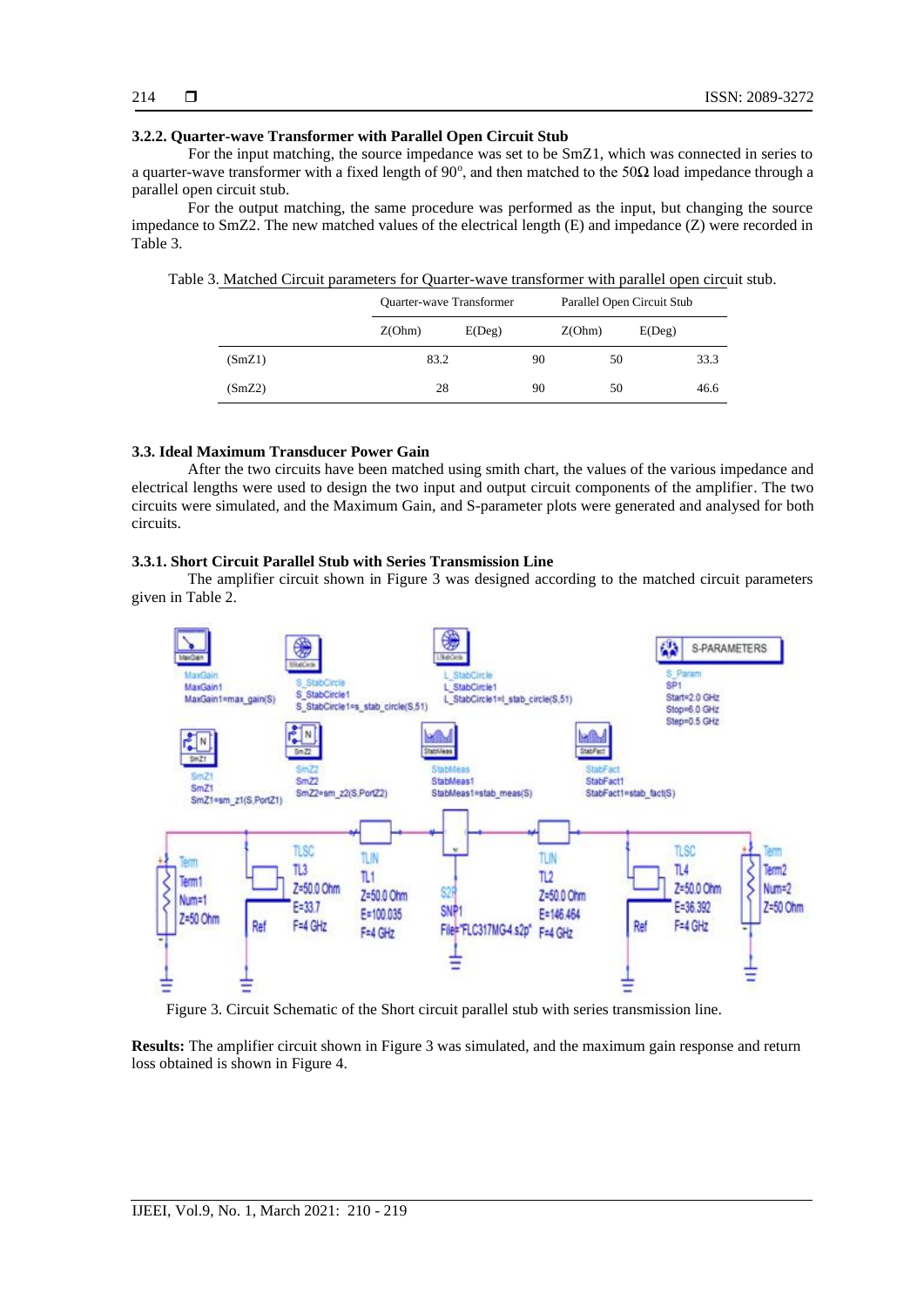

Figure 4. (a) Ideal Maximum Transducer Power Gain  $S_{21}$  and (b) Reflection Coeffcient  $S_{11}$  for Short circuit parallel stub with series transmission line.

**Comments:** From Figure 4, the maximum gain of the amplifier was observed to be 10.564dB, which represents the maximum transfer gain  $S_{21}$ , (showing that the circuit is matched) and occurs at frequency of 4GHz. It was also observed that at 4GHz, the return loss was very low. This could imply that at 4GHz, the amplifier would yield maximum amplification with little loss or reflection.

It was also observed that the gain is high at a very small range of frequency (i.e narrowband). It was also observed that SmZ1 and SmZ2 had values of about 50Ω at 4GHz, which shows that the input and output circuit is matched.

## **3.3.2. Quarter-wave Transformer with Parallel Open Circuit Stub**

The amplifier circuit in Figure 5 was designed according to the matched circuit parameters given in Table 3.



Figure 5. Circuit Schematic of the Quarter-wave transformer with parallel open circuit stub.

**Results:** The amplifier circuit in Figure 5 was simulated, and the maximum gain response and reflection coeffcient obtained is shown in Figure 6.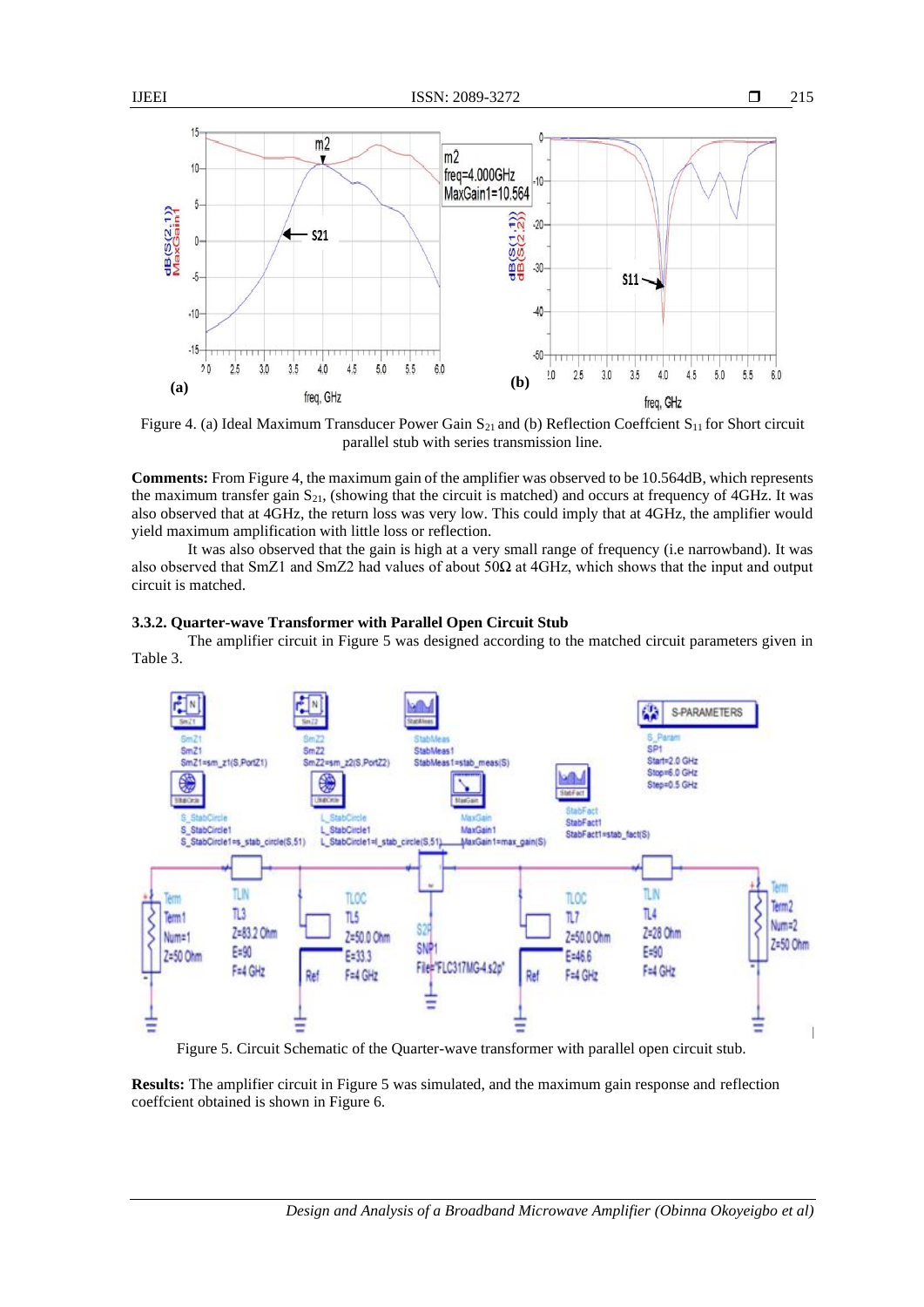

Figure 6. (a) Ideal Maximum Transducer Power Gain  $S_{21}$  and (b) Reflection Coeffcient  $S_{11}$  for Quarter-wave transformer with parallel open circuit stub.

**Comments:** From Figure 6, It was shown that the maximum gain of the amplifier is 10.564dB, (in its ideal case) which represents the maximum transfer gain  $S_{21}$ , showing that the circuit is matched and occurs at 4GHz. It was also observed that SmZ1 and SmZ2 had values of about 50Ω at 4GHz, which shows that both the input and output circuit is matched.

It was also observed that for both matching circuits, we achieved same high gain, but the quarter-wave transformer with parallel open circuit stub, gave a higher gain at a very wide range of frequency (larger bandwidth/ broadband). In other words, the quarter-wave transformer with parallel open circuit stub, gave a flat gain at a wider range of frequency than the short circuit parallel stub with series transmission line. As a result, this was considered to be the best match broadband amplifier circuit, which shall be employed using the microstrip.

#### **3.4. Microstrip Broadband Amplifier with Constant Transducer Power Gain**

For a more practical design, the MLIN microstrip physical line models are employed to replace the ideal lines. The amplifier specification is a constant  $10 + (-0.2$ dB flat gain, with a bandwidth of 3.5 to 4.5 GHz. Using the gain circle tool under Simulation S\_Param palette in the ADS, the locus of reflection coefficients that would yield the maximum gain, was seen on the smith chart, and the conjugate matching impedances required for both the input (and output) matching networks were determined. The gain circle was plotted directly on the smith chart using the GaCir tool (for input impedance matching), setting the frequency sweep from 3.5GHz to 4.5GHz, with a step of 0.5GHz.

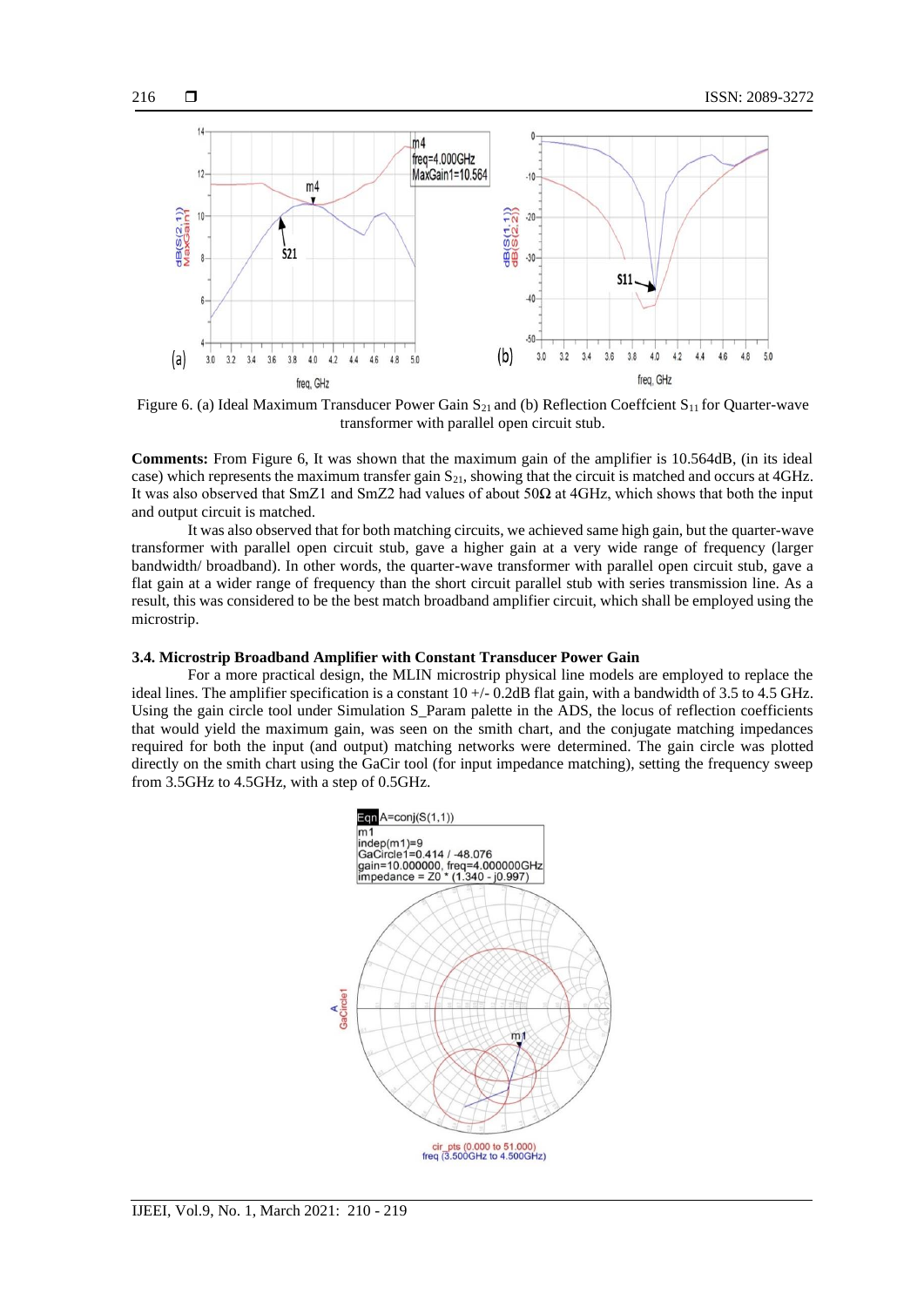|  |  |  |  |  | Figure 7. Gain Circle for Input Matching of the Broadband Amplifier. |  |
|--|--|--|--|--|----------------------------------------------------------------------|--|
|  |  |  |  |  |                                                                      |  |

From the constant gain circle (shown in Figure 7), the normalised impedance of 1.340-j0.99 was chosen as the SmZ1, since it is closest to the 50 $\Omega$  point (midpoint). The matching was performed using a smith chart, setting the SmZ1 =  $1.340 - j0.99$ , and leaving the SmZ2 unchanged. After matching, new input matching circuit parameters were obtained and presented in Table 4.

Table 4. New Input and output matching circuit parameters for the Broadband Amplifier.

|        | Quarter-wave Transformer | Parallel Open Circuit Stub |    |        |    |        |
|--------|--------------------------|----------------------------|----|--------|----|--------|
|        | Z(Ohm)                   | E(Deg)                     |    | Z(Ohm) |    | E(Deg) |
| (SmZ1) | 72                       |                            | 90 |        | 50 | 19.948 |
| (SmZ2) | 28                       |                            | 90 |        | 50 | 46.6   |

These new circuit parameters were employed in the design of the broadband amplifier circuit, and also including microstrip Tees and Steps where necessary. The circuit was simulated and the transducer gain was optimised by tuning, using the tune facility in the ADS. After the gain has been increased, at particular values of the electrical length and impedance, the equivalent values for the length and width of the microstrips are gotten using the Linecalc tool in the ADS. Using these new equivalent values of the line length and width of the microstrip, the Microstrip Broadband Maximum Transducer Power Gain Amplifier was designed as shown in Figure 8. The circuit was simulated, and the maximum gain was plotted. The circuit was tuned at the input to give a flat gain characteristic of about 10dB, across a frequency of 3.5 to 4.5 GHz. The new circuit parameters were recorded in Table 5.

| Table 5. Equivalent Line Length and Width of the Microstrip Broadband Amplifier Before and After Tuning. |  |
|----------------------------------------------------------------------------------------------------------|--|
|----------------------------------------------------------------------------------------------------------|--|

| <b>Before Tuning</b> | <b>MLIN</b> (SmZ1) | MLOC (SmZ2) |
|----------------------|--------------------|-------------|
| Width                | 33.984 mil         | 61.474 mil  |
| Length               | 546 mil            | 119.145 mil |
| <b>After Tuning</b>  | <b>MLIN</b> (SmZ1) | MLOC(SmZ2)  |
|                      |                    |             |
| Width                | 46.42 mil          | 61.474 mil  |



Figure 8. Circuit Schematic of the Microstrip Broadband Amplifier.

## **3.4.1. Results**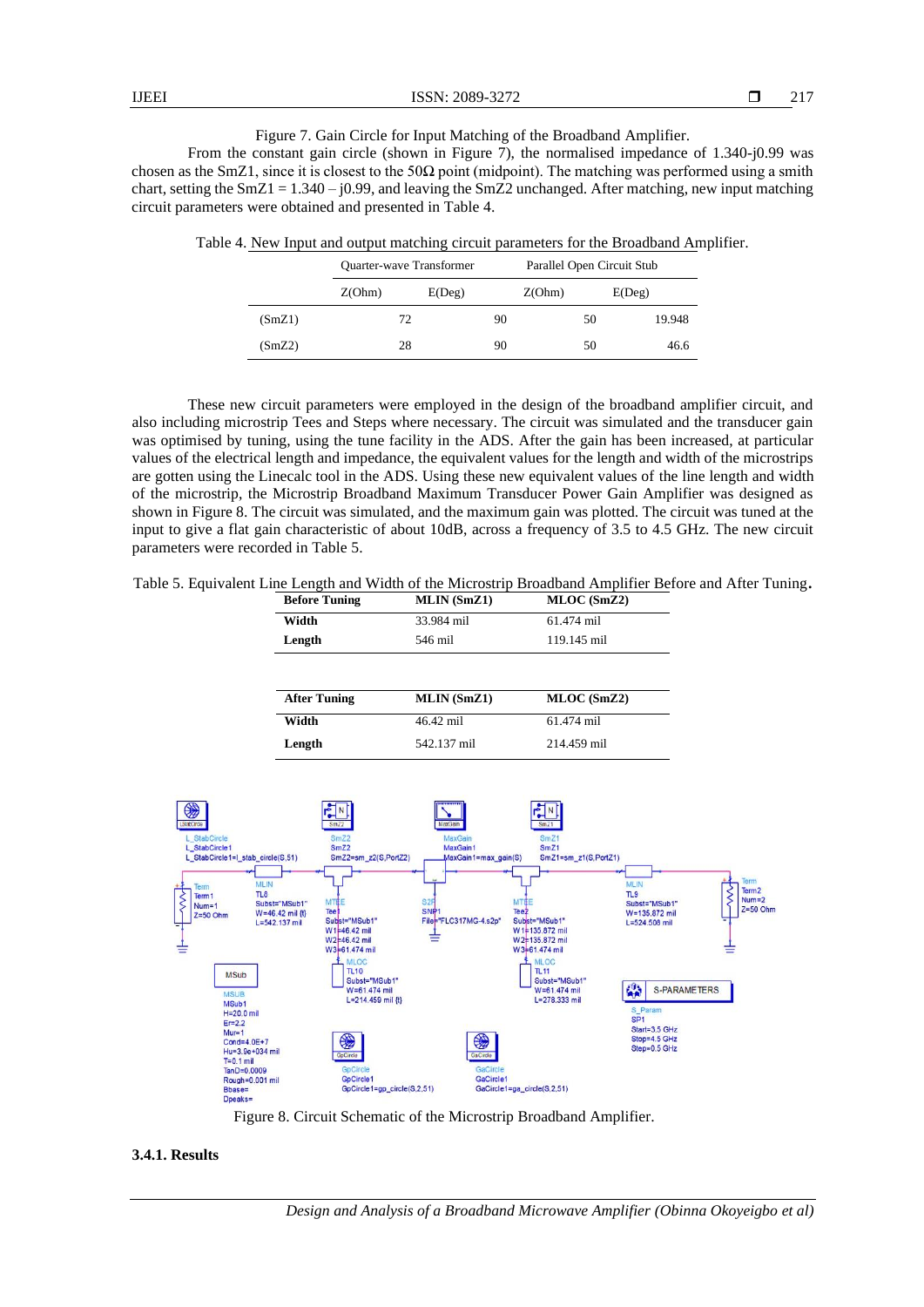The microstrip broadband amplifier circuit in Figure 8 was simulated, and the maximum flat gain response and reflection coeffcient obtained is shown in Figure 9.



Figure 9.(a) The Gain  $S_{21}$  and (b) Reflection Coeffcient  $S_{11}$  of the Microstrip Broadband Amplifier.

#### **3.4.2. Comments**

It was observed that the flat gain broadband was achieved between 3.5 to 4.5GHz. The maximum transducer gain specification of 10dB +/-0.2 was also achieved.

It was also observed that due to a wider bandwidth, the gain achieved was smaller. This is as a result of the trade-of between the bandwidth and the gain. That is for a broader bandwidth, the gain has to be reduced. In other words, you cannot have more of the bandwidth without having to give up some of the gain. The bandwidth is inversely proportional to the gain.

An increase in the reflection coefficient  $(S_{11})$  of about -9dB was also observed in the microstrip broadband amplifier. This could be as a result of the losses in real practical conditions of the microstrips, unlike the ideal line components.

## **3.4.3. Comparison with Existing Designs**

Various broadband microwave amplifiers with different topologies and frequency band have been compared. Table 6 shows a summary of the different amplifiers and their performance in comparison with this design. It is observed that this design has a good performance with a high gain at the given frequency band.

| Ref       | <b>Technology</b> | B.W (GHz)   | $MaxS21$ (dB) | <b>S11 (dB)</b> |
|-----------|-------------------|-------------|---------------|-----------------|
| [20]      | $0.18 \mu m$ CMOS | $0.9 - 3.5$ | 8.5           | $-3$            |
| [21]      | <b>CMOS</b>       | 1.65-2.00   | $5.1 + 5$     | $-21$           |
| [22]      | <b>CMOS</b>       | 1.70-3.10   | 9.8           | $-7$            |
| $[23]$    | <b>GaAs PHEMT</b> | 2.45        | 7.51          | -7.497          |
| This Work | FLC317MG-4 FET    | $3.5 - 4.5$ | 9.8-10.118    | -9              |

#### **4. CONCLUSION**

In this paper, a microstrip broadband microwave amplifier was designed and analysed using Agilent ADS. The design procedures and parameters were presented. In the amplifier design process, the S-parameters, stability factor and stability measure were suitable for investigating the stability of the amplifier, and other properties like the gain and losses.

The microstrip broadband amplifier was achieved within a bandwidth of 3.5 to 4.5 GHz, and a maximum flat gain of around 9.8 to 10.118 dB. The transducer gain was maximized and the reflection coefficient minimized by matching of the input and output circuits using the smith chart and by tuning (using the tune function) of the ADS. There is a trade-off between the bandwidth and gain of the amplifier. As one increases, the other decreases.

## **ACKNOWLEDGEMENT**